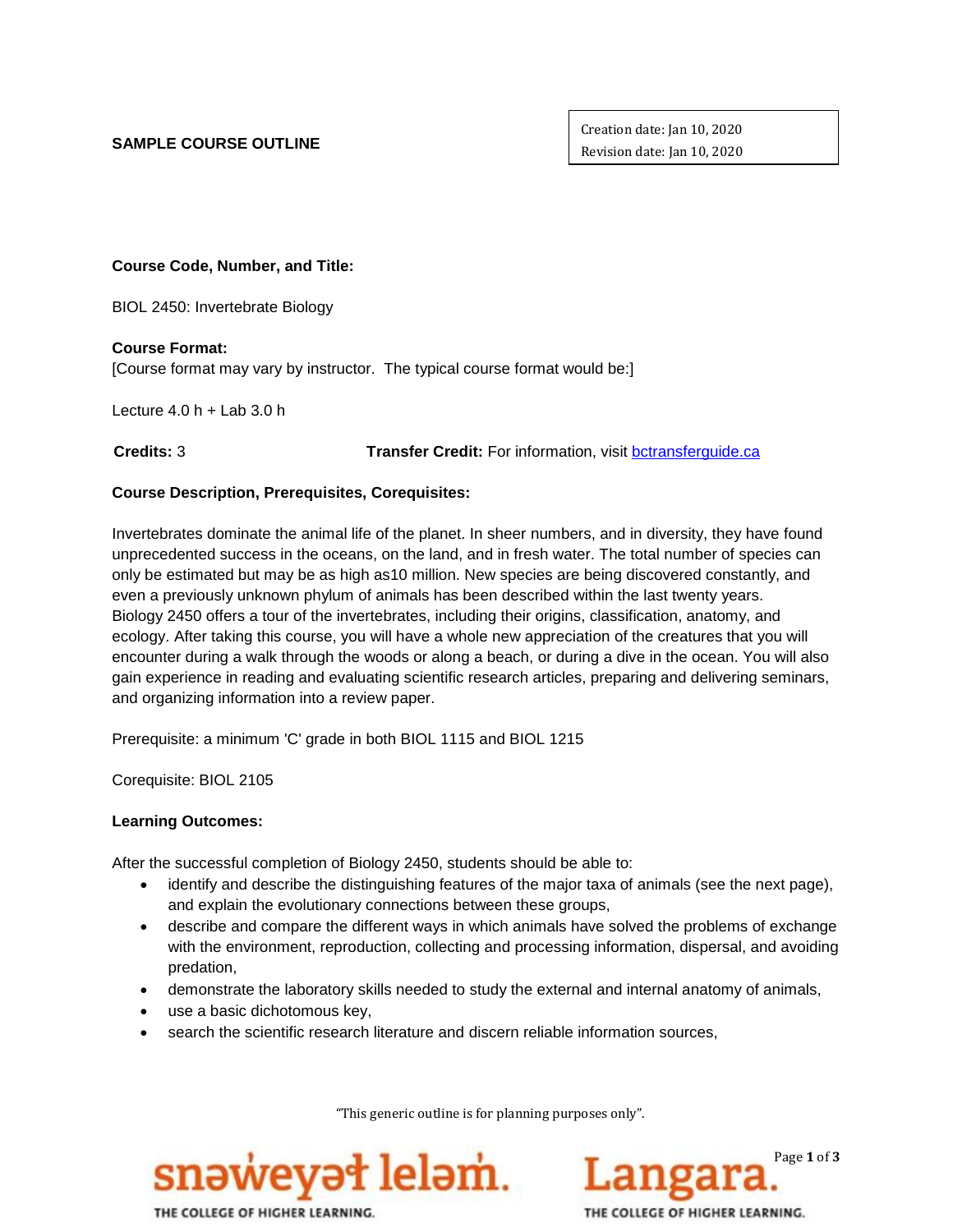write a correctly cited scientific review paper and create and deliver a professional meeting-style seminar.

**Instructor(s): TBA Office: TBA Phone: (604) 323-XXXX Email: TBA**

### **Office Hours: TBA**

#### **Textbook and Course Materials:**

[Textbook selection may vary by instructor. An example of texts and course materials for this course might be:}

Biology of the Invertebrates by J. A. Pechenik Biology 2450 Laboratory Manual

For textbook information, visit [https://mycampusstore.langara.bc.ca/buy\\_courselisting.asp?selTerm=3|8](https://mycampusstore.langara.bc.ca/buy_courselisting.asp?selTerm=3|8)

Note: *This course may use an electronic (online) instructional resource that is located outside of Canada for mandatory graded class work. You may be required to enter personal information, such as your name and email address, to log in to this resource. This means that your personal information could be stored on servers located outside of Canada and may be accessed by U.S. authorities, subject to federal laws. Where possible, you may log in with an email pseudonym as long as you provide the pseudonym to me so I can identify you when reviewing your class work.*

#### **Assessments and Weighting:**

(An example of assessments might be:) %

Midterm 1: 15% Midterm 2: 15% Project: 15% Lab: 30% Final Exam: 25%

#### **Grading System:** Letter grade

Specific grading schemes will be detailed in each course section outline.

*Information unavailable, please consult Department for details*

**Topics Covered:** [Topics covered may vary by instructor. An example of topics covered might be:]

*Information unavailable, please consult Department for details*

As a student at Langara, you are responsible for familiarizing yourself and complying with the following policies:

"This generic outline is for planning purposes only".